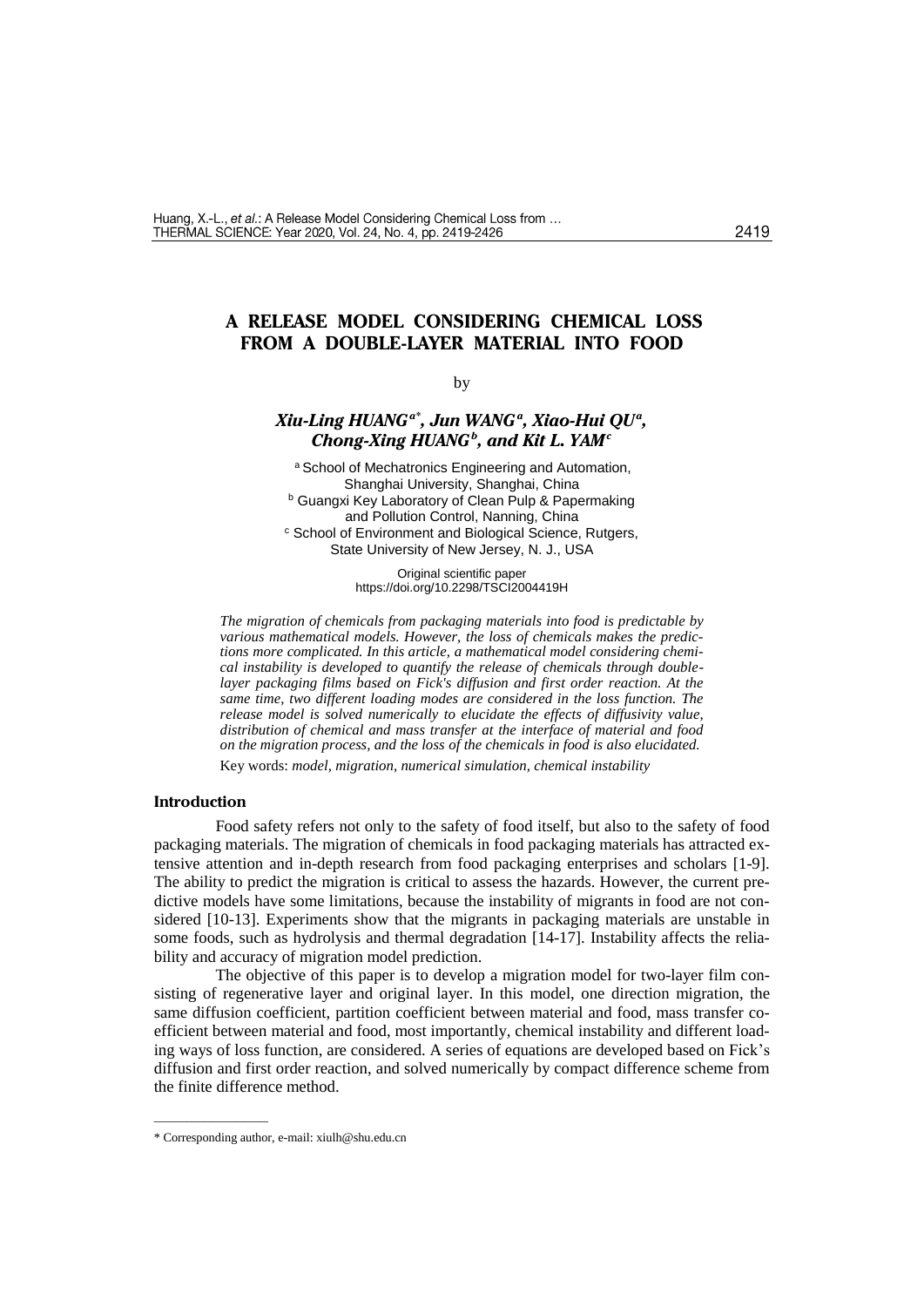### **Diffusion modeling and assumptions**

### *Assumptions*

Packaging materials and food volume are limited in finite packaging-finite food migration modeling, and the concentration of chemicals in food varies with time, and the mass transfer resistance and the distribution at the packaging-food interface are also considered.

The assumptions of this model are: two layers are in perfect contact, migrant is from the regenerative layer to food, fig. 1. At the initial stage, the initial concentration of migrant is



**Figure 1. Scheme of model system**

uniform in the regenerative layer, the migration is in one direction, *i. e.* from the regenerative layer into food, there is no migration from the packaging into air, there is no migration of food into the package, and there is a finite coefficient of mass transfer, *h*m, from original layer to food, the migration in each layer follows Fick's diffusion, and diffusivities of migrant in each layer are constant, the partition coefficient  $k_{\text{PF}}$ (ratio of chemical concentration in packaging

material to chemical concentration in food at balance) of a migrant is constant at the interface of original layer and food.

# *Model and difference scheme*

A migration prediction model is established for the migration of contaminants in double layer packaging materials through the original layer as functional barrier layer into the limited volume food. The thickness of the barrier layer is  $l_2 = l - l_1$ .

The migration of chemicals from material into food can be described by the following diffusion equation.

Let  $C_P = u$ ,  $C_C = v$ , we have the following governing equations:

$$
\frac{\partial u}{\partial t} = D \frac{\partial^2 u}{\partial x^2}, \quad 0 < x < l_1 \tag{1}
$$

$$
\frac{\partial v}{\partial t} = D \frac{\partial^2 v}{\partial x^2}, \quad l_1 < x < l \tag{2}
$$

Initial conditions  $(t = 0)$ :

$$
u(x,0) = C_{\text{in}}, \quad 0 < x < l_1,\tag{3}
$$

$$
v(x,0) = 0, \quad l_1 < x < l \tag{4}
$$

Boundary conditions  $(t > 0)$ :

$$
\frac{\partial u}{\partial x} = 0, \quad x = 0 \tag{5}
$$

$$
D\frac{\partial u}{\partial t} = D\frac{\partial v}{\partial t}, \quad x = l_1
$$
 (6)

# 2420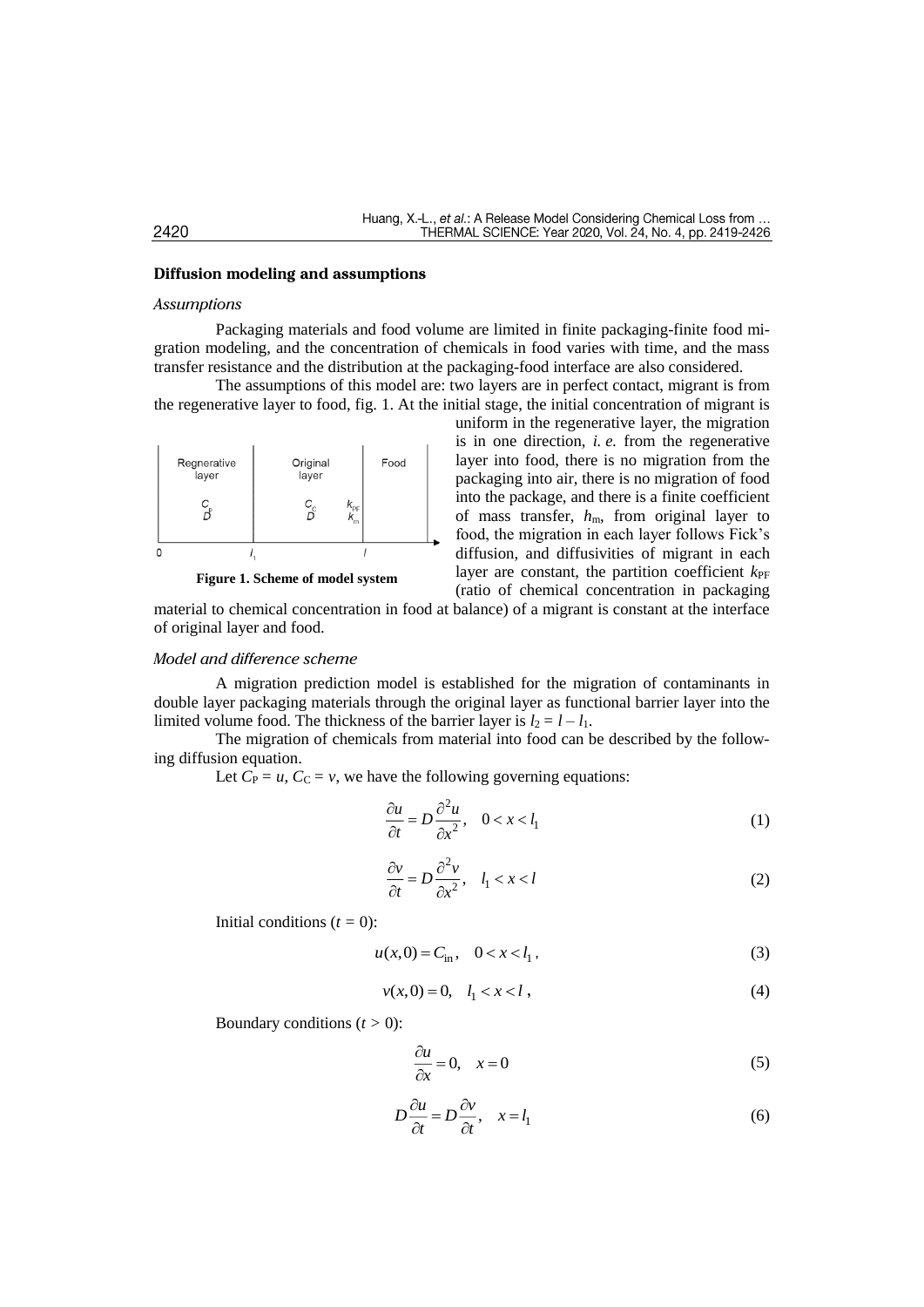$$
v(l_1, t) = u(l_1, t), \quad x = l_1 \tag{7}
$$

$$
-D\frac{\partial v}{\partial x}\big|_{x=l} = h_{\rm m}[v(l,t) - k_{\rm PF}C_{\rm F}], \quad x = l \quad (8)
$$

The packaging film is divided into a uniform mesh in the direction along film thickness, fig. 2, in which 1 is divided into *M* parts (space step is *h*), time step is *τ*.

At the initial time, the chemicals are evenly distributed in the regenerated layer, the compact difference scheme is:



**Figure 2. Scheme of model meshing of limited packaging-limited food**

$$
\frac{1}{12} \left( \frac{u_{i+1}^{k} - u_{i+1}^{k-1}}{\tau} + 10 \frac{u_i^{k} - u_i^{k-1}}{\tau} + \frac{u_{i-1}^{k} - u_{i-1}^{k-1}}{\tau} \right) = \frac{D}{h^2} \left( u_{i-1}^{k-1} - 2u_i^{k-1} + u_{i+1}^{k-1} \right)
$$
\n
$$
i = 1, 2, ..., m-1; \quad k = 1, 2, ..., nt
$$
\n(9)

$$
\frac{1}{12} \left( \frac{v_{j+1}^k - v_{j+1}^{k-1}}{\tau} + 10 \frac{v_j^k - v_j^{k-1}}{\tau} + \frac{v_{j-1}^k - v_{j-1}^{k-1}}{\tau} \right) = \frac{D}{h^2} \left( v_{j-1}^{k-1} - 2v_j^{k-1} + v_{j+1}^{k-1} \right)
$$
  
\n
$$
j = m+1, m+2, ..., M-1; \quad k = 1, 2, ..., nt
$$
 (10)

Initial conditions  $(t = 0)$ :

$$
u_i^0 = C_{\text{in}}, \quad 0 \le i \le m \tag{11}
$$

$$
v_j^0 = 0, \quad m \le j \le M \tag{12}
$$

Boundary conditions  $(t > 0)$ :

$$
\left(\frac{5}{12} + \frac{D\tau}{2h^2}\right)u_0^k + \left(\frac{1}{12} - \frac{D\tau}{2h^2}\right)u_1^k = \left(\frac{5}{12} - \frac{D\tau}{2h^2}\right)u_0^{k-1} + \left(\frac{1}{12} + \frac{D\tau}{2h^2}\right)u_1^{k-1}, \quad 1 \le k \le nt \tag{13}
$$

$$
x=l_1:
$$

*x* = 0:

$$
\frac{1}{12} \frac{u_{m-1}^{k} - u_{m-1}^{k-1}}{\tau} + \frac{5}{12} \frac{u_{m}^{k} - u_{m}^{k-1}}{\tau} + \frac{5}{12} \frac{v_{m}^{k} - v_{m}^{k-1}}{\tau} + \frac{1}{12} \frac{v_{m+1}^{k} - v_{m+1}^{k-1}}{\tau} =
$$
\n
$$
= \frac{D}{h^{2}} (v_{m+1}^{k} + v_{m+1}^{k-1} - v_{m}^{k} - v_{m}^{k-1}) - \frac{D}{h^{2}} (u_{m}^{k} + u_{m}^{k-1} - u_{m-1}^{k} - u_{m-1}^{k-1}), \quad 1 \le k \le nt \tag{14}
$$

$$
v_m^{k-\frac{1}{2}} = u_m^{k-\frac{1}{2}}, \quad 1 \le k \le nt \tag{15}
$$

 $x = l$ :

$$
\frac{5}{12}\frac{\partial v_M^{k-1/2}}{\partial t} + \frac{1}{12}\frac{\partial v_{M-1}^{k-1/2}}{\partial t} = D\frac{\frac{\partial v_M^{k-1/2}}{\partial x} - \frac{\partial v_{M-1/2}^{k-1/2}}{\partial x}}{\frac{h}{2}}, \quad 1 \le k \le nt \tag{16}
$$

2421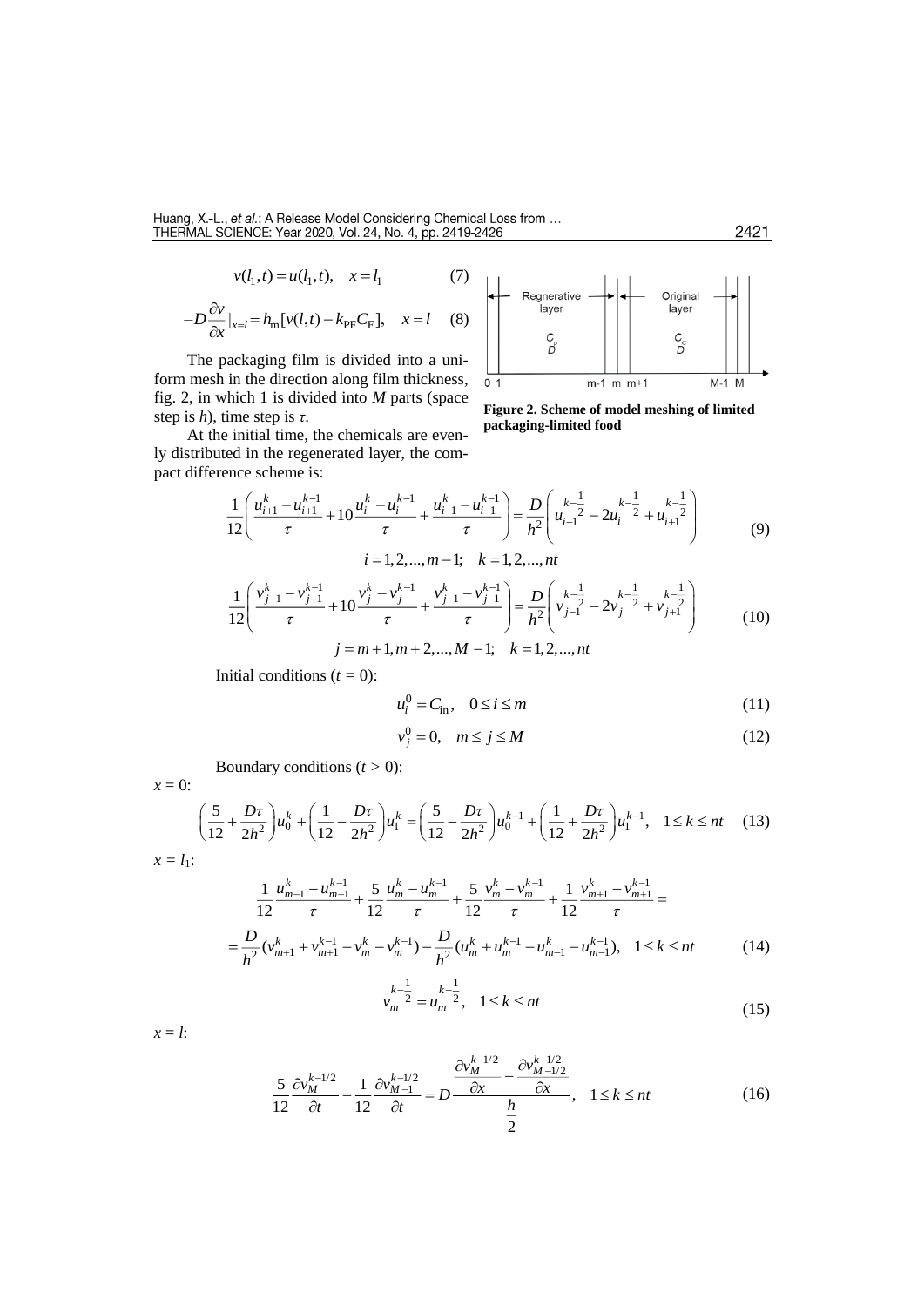$$
C_{\rm F}^{k-\frac{1}{2}}V_{\rm F} + M_{\rm P}^{k-\frac{1}{2}} + M_{\rm C}^{k-\frac{1}{2}} = C_{\rm in}V_{\rm P}, \quad 1 \le i \le m-1
$$
 (17)

Then have the following equations:

$$
\left(\frac{1}{12} - \frac{D\tau}{2h^2}\right)u_{i+1}^k + \left(\frac{5}{6} + \frac{D\tau}{h^2}\right)u_i^k + \left(\frac{1}{12} - \frac{D\tau}{2h^2}\right)u_{i-1}^k =
$$
\n
$$
= \left(\frac{1}{12} + \frac{D\tau}{2h^2}\right)u_{i+1}^{k-1} + \left(\frac{5}{6} - \frac{D\tau}{h^2}\right)u_i^{k-1} + \left(\frac{1}{12} + \frac{D\tau}{2h^2}\right)u_{i-1}^{k-1}, \quad 1 \le i \le m-1, \quad 1 \le k \le nt \tag{18}
$$
\n
$$
\left(\frac{1}{12} - \frac{D\tau}{2h^2}\right)v_{j+1}^k + \left(\frac{5}{6} + \frac{D\tau}{h^2}\right)v_j^k + \left(\frac{1}{12} - \frac{D\tau}{2h^2}\right)v_{j-1}^k =
$$
\n
$$
= \left(\frac{1}{12} + \frac{D\tau}{2h^2}\right)v_{j+1}^{k-1} + \left(\frac{5}{6} - \frac{D\tau}{h^2}\right)v_j^{k-1} + \left(\frac{1}{12} + \frac{D\tau}{2h^2}\right)v_{j-1}^{k-1}, \quad m+1 \le j < M-1, \quad 1 \le k \le nt \tag{19}
$$

The initial conditions  $(t = 0)$ :

$$
u_i^0 = C_{\text{in}}, \quad 0 \le x \le m \tag{20}
$$

$$
v_j^0 = 0, \quad m \le j \le M \tag{21}
$$

Boundary conditions (*t >* 0):

*x* = 0:

$$
\left(\frac{5}{12} + \frac{D\tau}{2h^2}\right)u_0^k + \left(\frac{1}{12} - \frac{D\tau}{2h^2}\right)u_1^k = \left(\frac{5}{12} - \frac{D\tau}{2h^2}\right)u_0^{k-1} + \left(\frac{1}{12} + \frac{D\tau}{2h^2}\right)u_1^{k-1}, \quad 1 \le k \le nt \tag{22}
$$

$$
x=l:
$$

$$
\left(\frac{1}{12\tau} - \frac{D}{h^2}\right)u_{m-1}^k + \left(\frac{5}{12\tau} + \frac{D}{h^2}\right)u_m^k + \left(\frac{5}{12\tau} + \frac{D}{h^2}\right)v_m^k + \left(\frac{1}{12\tau} - \frac{D}{h^2}\right)v_{m+1}^k =
$$
\n
$$
= \left(\frac{1}{12\tau} + \frac{D}{h^2}\right)u_{m-1}^{k-1} + \left(\frac{5}{12\tau} - \frac{D}{h^2}\right)u_m^{k-1} + \left(\frac{5}{12\tau} - \frac{D}{h^2}\right)v_m^{k-1} + \left(\frac{1}{12\tau} + \frac{D}{h^2}\right)v_{m+1}^{k-1}, \quad 1 \le k \le nt \tag{24}
$$

*x = l*:

$$
\left(\frac{1}{12} - \frac{D\tau}{h^2}\right) v_{M-1}^k + \left(\frac{5}{12} + \frac{D\tau}{h^2} + \frac{h_m \tau}{h}\right) v_M^k - \frac{h_m \tau}{h} k_{\text{PF}} C_{\text{F}}^k =
$$
\n
$$
= \left(\frac{1}{12} + \frac{D\tau}{h^2}\right) v_{M-1}^{k-1} + \left(\frac{5}{12} - \frac{D\tau}{h^2} - \frac{h_m \tau}{h}\right) v_M^{k-1} + \frac{h_m \tau}{h} k_{\text{PF}} C_{\text{F}}^{k-1}, \quad 1 \le k \le nt \tag{25}
$$

$$
\frac{1}{2}V_{\rm F}C_{\rm F}^k + \frac{1}{2}M_{\rm P}^k + \frac{1}{2}M_{\rm C}^k = C_{\rm in}V_{\rm P} - \frac{1}{2}V_{\rm F}C_{\rm F}^{k-1} - \frac{1}{2}M_{\rm P}^{k-1} - \frac{1}{2}M_{\rm C}^{k-1}, \quad 1 \le k \le nt \tag{26}
$$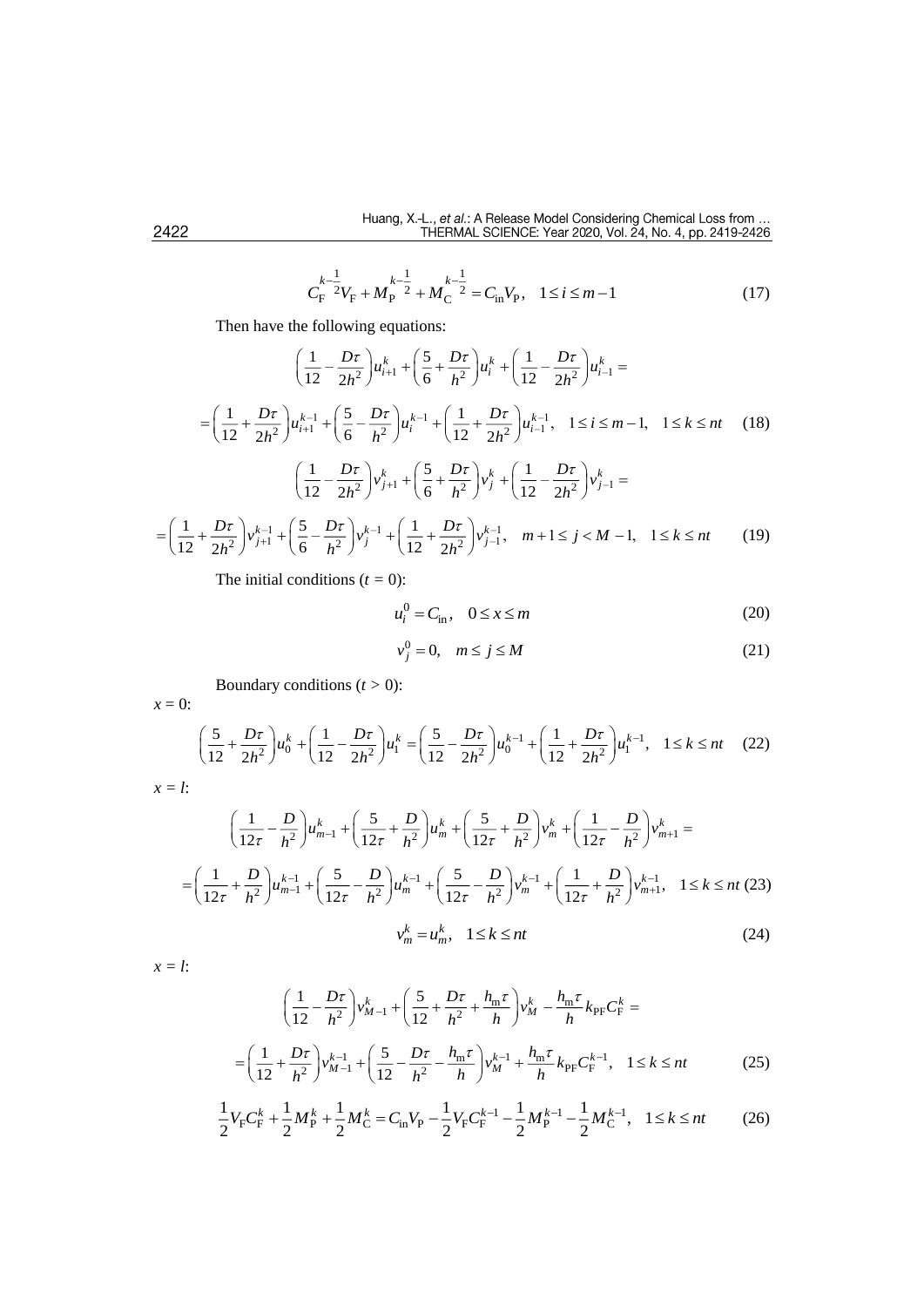#### **Modeling of chemical loss**

od:

The loss of migrants in food is simulated using different functions. The chemical residues in packaging materials at time *t* are:

$$
M_{\rm P,t} = A \int_0^{l_1} u(x,t) \mathrm{d}x \tag{27}
$$

$$
M_{C,t} = A \int_{0}^{l_1} v(x,t) dx
$$
 (28)

These integrals can be expressed as sums by using the compound trapezoidal meth-

$$
M_{\rm P,t} = \frac{1}{2} Ah(u_0^k + u_{\rm m}^k) + Ah \sum_{i=1}^{m-1} u_i^k
$$
 (29)

$$
M_{\rm C,t} = \frac{1}{2} Ah(v_{\rm m}^k + v_M^k) + Ah \sum_{j=m+1}^{M-1} u_j^k
$$
 (30)

where  $M_{P,t}$  is the contaminant content in regeneration layer at time *t*,  $M_{C,t}$  – the contaminant content in original layer at time *t*, and *A* – the contact areas between packaging materials and food.

Assuming that a first-order reaction occurs in the food, it is defined by the first-order reaction:

$$
-\frac{dC_{F}(t)}{dt} = K_{A}C_{F}(t)
$$
\n(31)

$$
C_{\rm F}(t) = C_{\rm F0} e^{-K_{\rm A}t} \tag{32}
$$

$$
C_{\rm F}(t)V_{\rm F} = C_{\rm F0} e^{-K_A t} V_F
$$
\n
$$
\tag{33}
$$

$$
M_{\rm F} = M_{\rm F0} e^{-K_{\rm A}t} = M_{\rm F0} b_{\rm I} a_{\rm I}^{c_{\rm I}t} \tag{34}
$$

where  $K_A$  is the rate of loss reaction,  $C_{F0}$  – the migrant concentration in food without considering loss,  $M_{\text{F0}}$  – the migrant mass in food without considering loss,  $M_{\text{F}}$  – the migrant mass in food considering loss,  $V_F$  – the food volume,  $C_F$  – the migrant concentration in food,  $b_1$  – the front coefficient of loss function in the first order reaction,  $a_1$  – the base number of loss function in the first order reaction,  $c_1$  – the exponential coefficient of loss function in the first order reaction, and *a*1, *b*1, *c*<sup>1</sup> together determine the loss ratio of migrant per unit time.

According to the principle of conservation of mass, the amount of chemicals entering food at t time is equal to the difference between the initial amount in packaging material and the residual amount in packaging at time, namely  $M_{F,t} = M_{P0} - M_{P,t} - M_{C,t}$ . Because of the instability of migrant in food, assuming that the loss function is expressed in *E*(*t*) and loaded into the numerical model in two ways, then the chemical mass  $M_{F,t}$ <sup>2</sup> =  $M_{F,t}E(t)$  (loading mode 1) or  $M_{F,1}$ <sup> $\cdot$ </sup> =  $M_{F,t}$  –  $E(t)$  (loading mode 2) in food at time.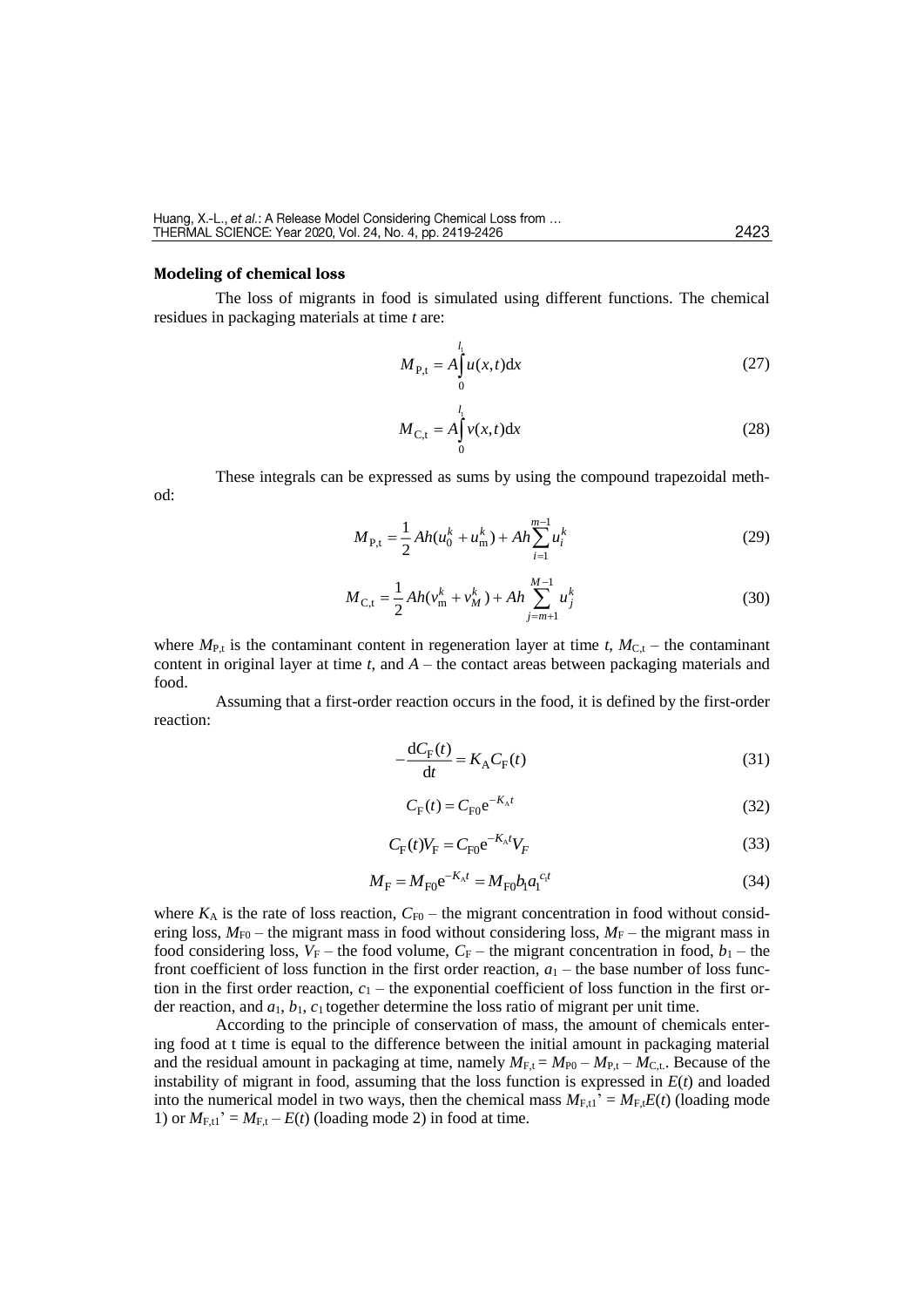The final amount of chemical in food considering loss are as follows:

$$
M_{\text{F,t}1} = M_{\text{F,t}} E(t) = b_{1} a_{1}^{c_{1}t} M_{\text{F,t}}
$$
\n(35)

or

$$
M_{F,t2} = M_{F,t} - E(t) = M_{F,t} - b_2 a_2^{c_2 t}
$$
\n(36)

The final expression of chemical mass in food are:

$$
M_{\text{P,t}} = \int_{0}^{l_{1}} A u(x, t) dx = \frac{1}{2} Ah(u_{0}^{k} + u_{m}^{k}) + Ah \sum_{i=1}^{m-1} u_{i}^{k}
$$
  
\n
$$
M_{\text{C,t}} = \int_{l_{1}}^{l} A v(x, t) dx = \frac{1}{2} Ah(v_{m}^{k} + v_{M}^{k}) + Ah \sum_{i=m+1}^{M-1} v_{i}^{k}
$$
  
\n
$$
M_{\text{F,t1}}' = (C_{\text{in}} Al_{1} - M_{\text{P,t}} - M_{\text{C,t}})E(t) =
$$
  
\n
$$
= \left\{ C_{\text{in}} Al_{1} - \left[ \frac{1}{2} Ah(u_{0}^{k} + u_{m}^{k}) + Ah \sum_{i=1}^{m-1} u_{i}^{k} \right] - \left[ \frac{1}{2} Ah(v_{m}^{k} + v_{M}^{k}) + Ah \sum_{i=m+1}^{M-1} v_{i}^{k} \right] \right\} (b_{1} a_{1}^{c_{1}t}) \text{ (loading mode 1)}
$$

or

$$
M_{P,t} = \int_{0}^{l_1} Au(x,t)dx = \frac{1}{2} Ah(u_0^k + u_m^k) + Ah \sum_{i=1}^{m-1} u_i^k
$$
  
\n
$$
M_{C,t} = \int_{l_1}^{l} Av(x,t)dx = \frac{1}{2} Ah(v_m^k + v_M^k) + Ah \sum_{i=m+1}^{M-1} v_i^k
$$
  
\n
$$
M_{F,t2} = C_{in} Al_1 - M_{P,t} - M_{C,t} - E(t) =
$$
  
\n
$$
= C_{in} Al_1 - \left[ \frac{1}{2} Ah(u_0^k + u_m^k) + Ah \sum_{i=1}^{m-1} u_i^k \right] -
$$
  
\n
$$
- \left[ \frac{1}{2} Ah(v_m^k + v_M^k) + Ah \sum_{i=m+1}^{M-1} v_i^k \right] - (b_2 a_2^{c_2 t}) \text{ (loading mode 2)}
$$

### **Conclusion**

The paper reports a mathematical model aiming to prediction of the migration of chemicals from two-layer packaging material into food by considering the loss of chemicals in food. Many important parameters are considered in the model, such as diffusion coefficient, partition coefficient, transmit coefficient at the interface of material and food. Especially, chemical instability and different loading ways of loss function are considered in the model. Numerical solution is given by compact difference scheme from the finite difference method. Recently Liu, *et al.* suggested a fractal release kinetics [18, 19] which can take into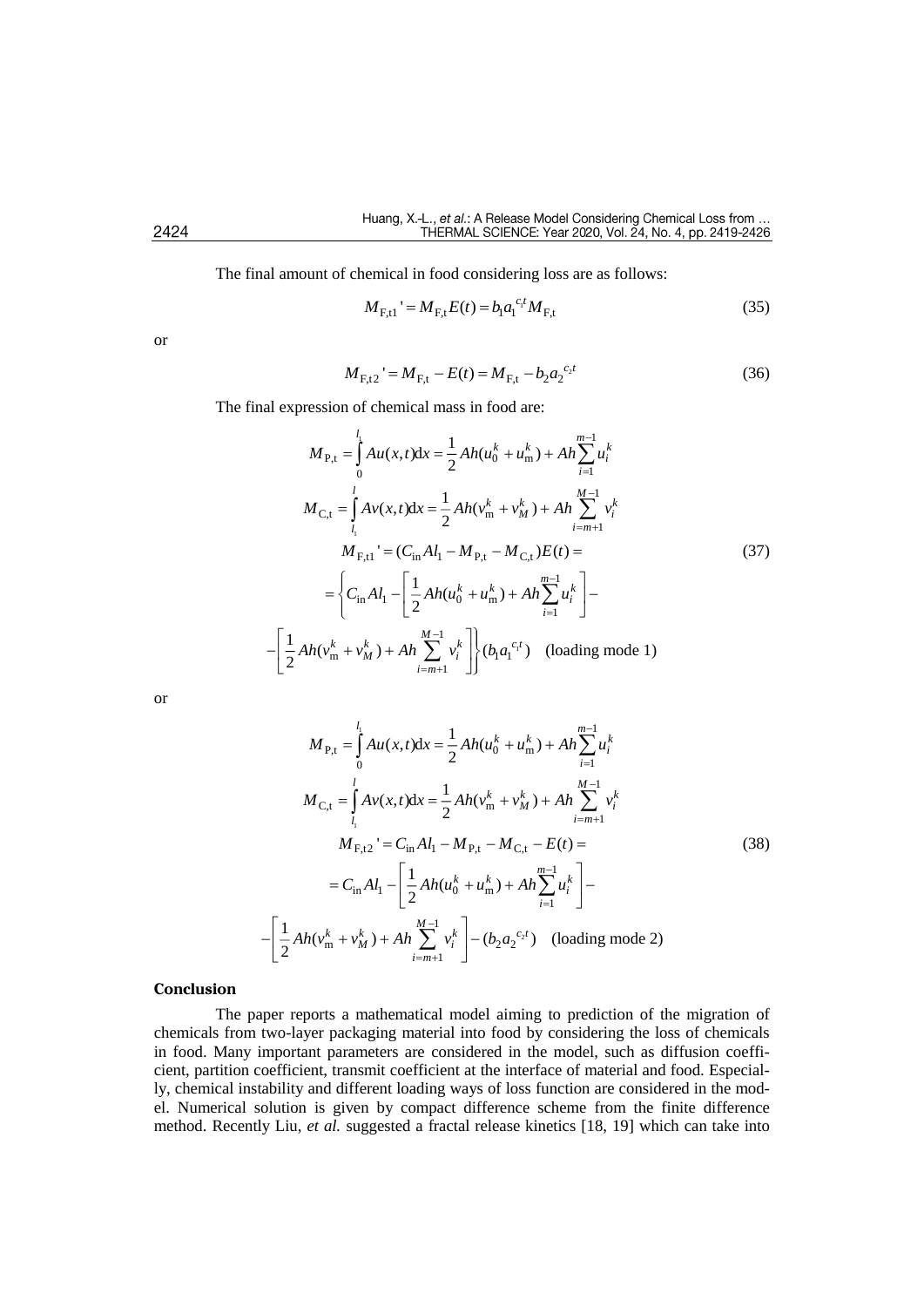account the porous structure on the release process, Liu's fractal model can be extended to the present study, and we will discuss the release process by either a fractal model or a fractional model [20-26] in a future paper.

# **Acknowledgment**

The work is supported by the Opening Fund of Guangxi Key Laboratory of Clean Pulp & Papermaking and Pollution Control at Guangxi University (KF201707).

#### **References**

- [1] Lin, Q. B., *et al.*, Analysis of Isothiazolinone Biocides in Paper for Food Packaging by Ultra-High-Performance Liquid Chromatography-Tandem Mass Spectrometry, *Food Additives and Contaminants*, *27* (2010), 12, pp. 1775-178
- [2] Zhu, X., *et al.*, Release Property and Antioxidant Effectiveness of Tocopherol-Incorporated LDPE/PP Blend Films, *Food Additives and Contaminants, 29* (2012), 3, pp. 461-468
- [3] Huang, X. L., *et al.*, Factors Affecting Migration of Contaminants from Paper through Polymer Coating into Food Simulants, *Packaging Technology and Science, 26* (2013), Suppl. 1, pp. S23-S31
- [4] Gemili, S., *et al.*, Develop-Ment of Cellulose Acetate Based Antimicrobial Food Packaging Materials for Controlled Release of Lysozyme, *Journal of Food Engineering, 90* (2009), 4, pp. 453-462
- [5] Pires, C., *et al.*, Hake Proteins Edibile Films Incorporated with Essential Oils: Physical Mechanical, Antioxidant and Antibacterial Properties, *Food Hydrocolloids, 30* (2013), 1, pp. 224-231
- [6] Chen, X., *et al.*, Release Kinetics of Tocopherol and Quercetin from Binary Antioxidant Controlled-Release Packaging Films, *Journal of Agriculture and Food Chemistry, 60* (2012), 13, pp. 3492-3497
- [7] Bierhalz, A., *et al.*, Natamycin Release from Alginate/Pectin Films for Food Packaging Applications, *Journal of Food Engineering, 110* (2012), 1, pp. 118-125
- [8] Wang, Z. W., *et al.*, A Systematic Study on the Stability of UV Ink Photoinitiators in Food Simulants Using GC, *Packaging Technology and Science, 22* (2009), 3, pp. 151-159
- [9] Huang, X. L., *et al.*, Modeling Release of Chemicals from Multilayer Materials into Food, *Thermal Science*, *20* (2016), 3, pp. 839-843
- [10] Han, J. K., *et al.*, Application of a computer Model to Evaluate the Ability of Plastics to Act as Functional Barriers, *Packaging Technology and Science*, *16* (2003), 3, pp. 107-118
- [11] Franz, R., *et al.*, Presentation and Experimental Verification of a Physicomathematical Model Describing the Migration Across Functional Barrier Layers into Foodstuffs, *Food Additives and Contaminants*, *14* (1997), 6, pp. 627-640
- [12] Perou, A. L., *et al.*, Model for Transfer of Contaminant During the Coextrusion of Three-Layer Food Package with a Recycled Polymer, Effect on the Time of Protection of the Food of the Relative Thickness of the Layers, *Journal of Applied Polymer Science*, *73* (1999), 10, pp. 1938-1948
- [13] Helmroth, E., *et al.*, Stochastic Modelling of Migration from Polyolefins, *Journal of the Science of Food and Agriculture*, *85* (2005), 6, pp. 909-916
- [14] Monteiro, M., *et al.*, Migration of Tinuvin P, a UV Stabilizer, from PET Bottles into Fatty-Food Simulats, *Packaging Technology and Science*, *12* (1999), 5, pp. 241-248
- [15] Philo, M. R., *et al.*, Measurement of Styrene Oxide in Polysty-Renes, Estimation of Migration to Foods, and Reaction Kinetics and Products in Food Simulants, *Food and Chemical Toxicology, 35* (1997), 8, pp. 821-826
- [16] Monteiro, M., *et al.*, Migration of Tinuvin P, a UV Stabilizer, from PET Bottles into Fatty-Food Simulats, *Packaging Technology and Science*, *12* (1999), 5, pp. 241-248
- [17] Ortuoste, N., *et al.*, Hydrolytic Stability and Hydrolysis Reaction Mechanism of bis (2,4-di-tert-butyl) pentaerythritol diphosphite (Alkanox p-24), *Polymer Degradation and Stability, 91* (2006), 1, pp. 195- 211
- [18] Liu, H. Y., *et al.*, A Fractional Nonlinear System for Release Oscillation of Silver Ions from Hollow Fibers, *Journal of Low Frequency Noise, Vibration and Active Control, 38* (2018), 1, pp. 88-92
- [19] Liu, H. Y., *et al.*, A Fractal Rate Model for Adsorption Kinetics at Solid/Solution Interface, *Thermal Science*, *23* (2019), 4, pp. 2477-2480
- [20] Liu, H. Y., *et al.*, Fractional Calculus for Nanoscale Flow and Heat Transfer*, International Journal of Numerical Methods for Heat & Fluid Flow*, *24* (2014), 6, pp. 1227-1250